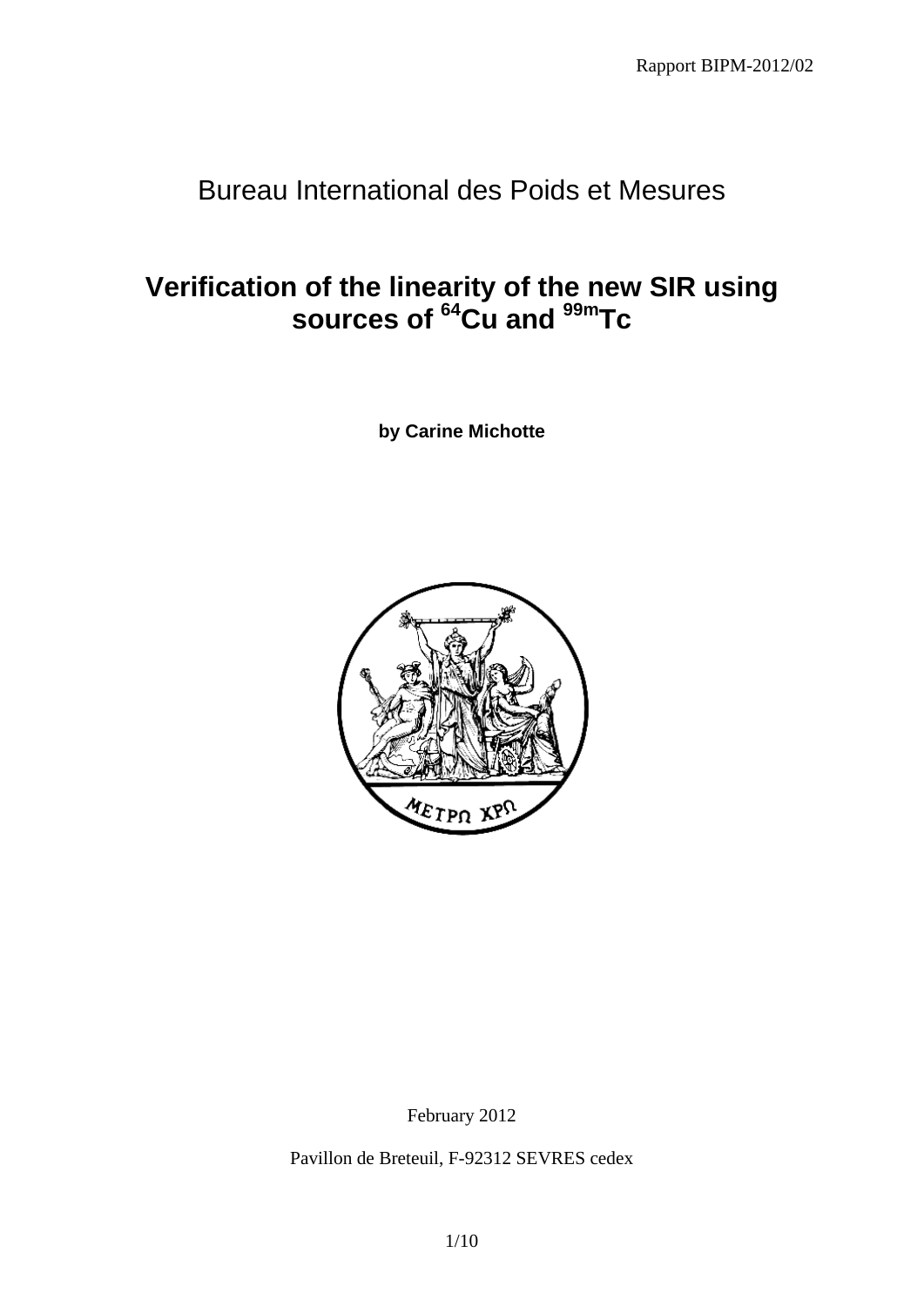## **Verification of the linearity of the new SIR using sources of 64Cu and 99mTc**

Carine Michotte, BIPM

The linearity of the new SIR electronics has been verified by looking for deviations from the exponential decay for several  $^{64}$ Cu and  $^{99m}$ Tc sources. Data analyses are compared with the half-life used as a fixed or free parameter. It is concluded that no significant nonlinearity is observed in the new SIR. For comparison, the same method has been applied to analyse existing data from the original SIR.

#### **1. Introduction**

Non-linearities of the electronics over the whole range of current measurements (1 pA to 300 pA) is a potential source of uncertainty for the SIR measurements. A common method to check the linearity is to follow the decay of short-lived radionuclides and look for deviations from the exponential decay law [1, 2].

In the frame of the SIR ongoing comparisons, several ampoules of  $\frac{99 \text{m}}{C}$  and  $\frac{64 \text{Cu}}{C}$  were measured in the new SIR [3] and these measurements were used to check the linearity. Some such measurements are also available for the original  $SIR$ ,  $^{99m}Tc$  having been measured since 1998, so the linearity of the two systems can be compared.

#### **2. Measurement model**

In the SIR, the ionization current is obtained by measuring the time  $d_i$  to charge a reference capacitor  $C_i$  up to a selected reference voltage  $\Delta V_i$ , using the Townsend balance principle [1, 3, 4]. Each ampoule measurement (a series of 10 measurements) is preceded and followed by the measurement of one of the five  $^{226}$ Ra reference sources. The current ratio  $R_{i,j}(t_i)$  of the *i*th measurement of the ampoule in the *j*th series and of the radium source is calculated using (1), taking into account the decay of the short-lived radionuclide during the measurement.

$$
R_{i,j}(t_i) = \frac{\left(C_j \Delta V_j / d_i\right) - I_{\text{bg},j}}{\left(\frac{T}{d_i \ln(2)}\right) \left(1 - e^{-d_i \ln(2)/T}\right)} \left(I_{\text{Ra},j}(t_0) F_j\right)^{-1} C_{\text{imp}}(t_i)
$$
\n(1)

where  $T$  is the half-life of the radionuclide [5];

 $t_i$  is the starting time of the *i*th measurement;

 $I_{\text{bg},j}$  is the background ionization current for the *j*th series of measurements;

 $I_{\text{Ra},i}(t_0)$  is the mean current of the preceding and following Ra measurements, evaluated at the reference time of the SIR (1976);

*Fj* is the tabulated current ratio of the radium source used for the *j*th series and radium source no. 5;

 $C_{\text{imp}}(t_i)$  is the correction for impurity if relevant [6].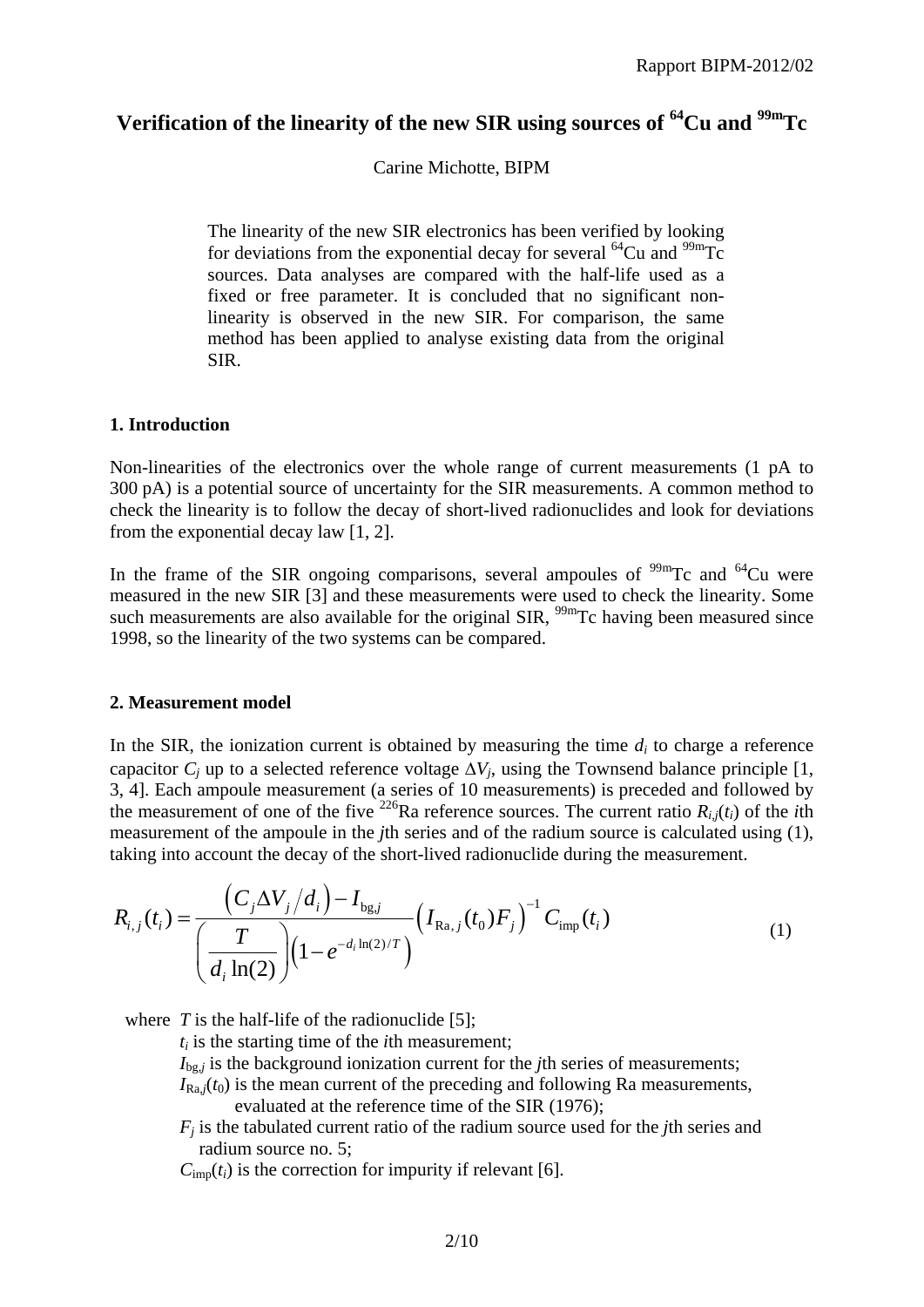#### **3. Data analysis and results**

The current ratios  $R_{i,j}(t_i)$  measured for four <sup>64</sup>Cu different ampoules and one <sup>99m</sup>Tc ampoule are plotted versus time and fitted using Origin8 software to an exponential with a fixed halflife [5] taking into account the weights coming from the statistical uncertainties and  $u(F_i)$ .

For the  $99<sup>99</sup>$ Tc ampoule, the influence of the  $9<sup>99</sup>$ Mo impurity on the SIR result has been taken into account although it corresponds to only a few parts in  $10<sup>5</sup>$  and has a negligible influence on the non-linearity results.

The plots are shown in Figure 1 and the residuals in Appendix 1. The uncertainty of the fit is negligible compared to the uncertainty of the current ratios. All residuals agree with the fitted curves within two standard uncertainties. However, it may happen that some series of measurements tend to be systematically above or below the curve (see Figure 2). Consequently, the mean and standard deviation of the residuals of each series of ten measurements are calculated and shown in Figure 3 as a function of the current ratio. Any trends or structures in the residuals in Figure 3 would reflect non-linearities of the measurement system. The corresponding non-linearity value for each radium source is taken as the weighted mean of the relative residuals. In fact, the relative residuals plotted in Figure 3 do not show any significant trend or structure which could correspond to a non-linearity. The weighted mean values of the residuals over all measurements of all ampoules are given in Table 1 and are not significantly  $(k = 2)$  different from zero.

### **4. Fixed or fitted half-life**

As explained above, the data were fitted to an exponential with a half-life fixed at the recommended value. This was because a half-life taken as a free parameter could help the fit to be closer to the data and so possibly hide part of any non-linearity. In addition, the fitted half-life could then not be compatible with the recommended value  $(T = 12.701 \text{ (2) h } [5]$  for  $64$ Cu). However, the disadvantage of fixing the half-life is that its uncertainty as given in the literature is not taken into account.

As a test, a global fit was carried out by exponential fitting of the data from all the  $^{64}Cu$ ampoules in a single minimization procedure with a common half-life to be fitted for all data. The <sup>99m</sup>Tc ampoule was tested separately (see below). As expected the "non-linearity" deduced from this test for radium 1 is generally smaller than with a fixed half-life. In fact no significant  $(k = 2)$  non-linearity is obtained whether the half-life is fixed or not in the fit (see Table 1). The interesting result is that the half-life obtained from this global fit is 12.7033 (8) h which is in agreement with [5].

When deducing the half-life of  $\frac{99 \text{m}}{2}$  from a fit of the NPL 2008 data with the radium source 1, the result  $T = 6.012$  (15) h is in agreement with [5] ( $T = 6.0067$  (10) h), as in the case of  ${}^{64}$ Cu.

The data thus seem to be consistent and the values in Table 1 reliable.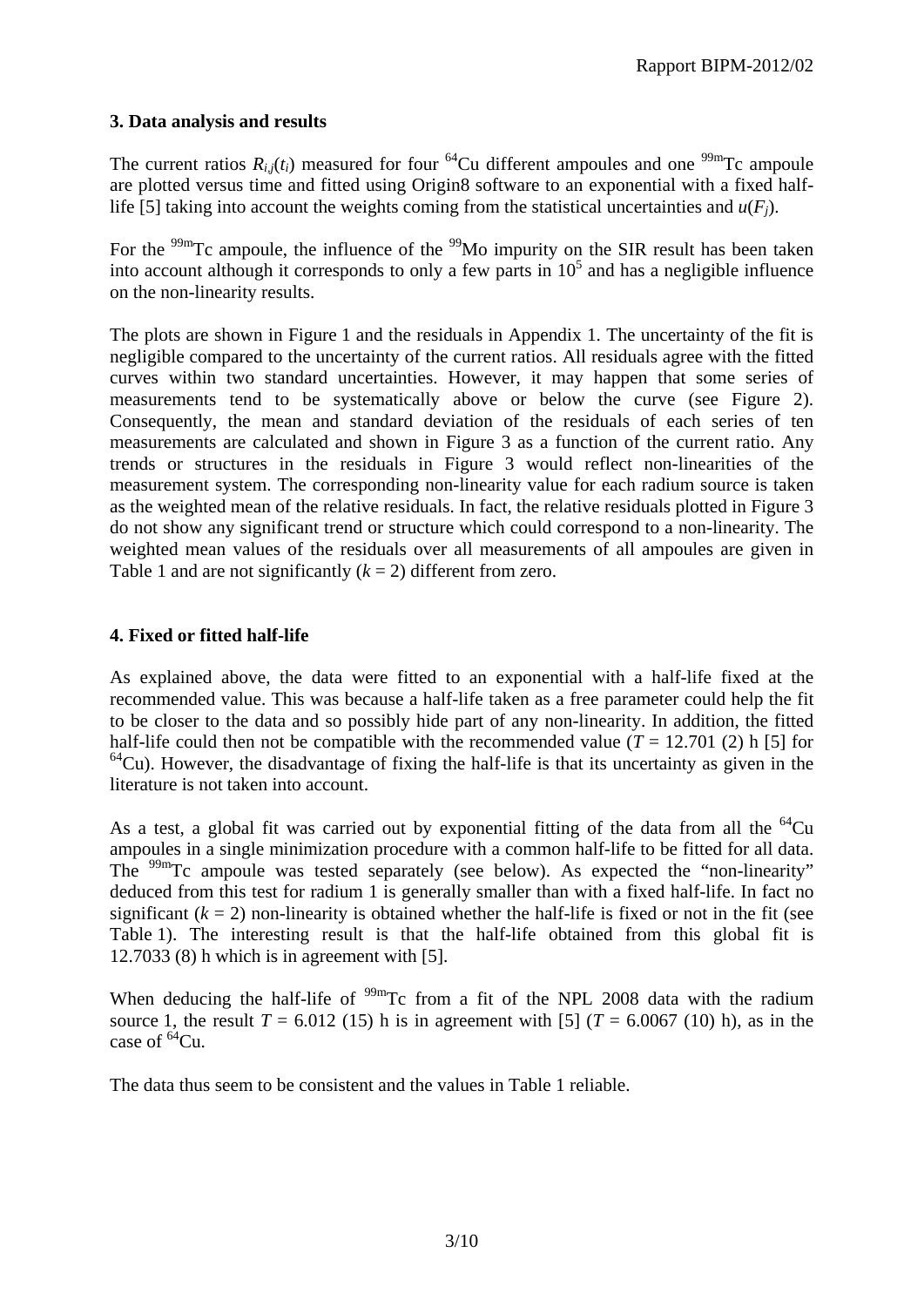

Figure 1 – Continued overleaf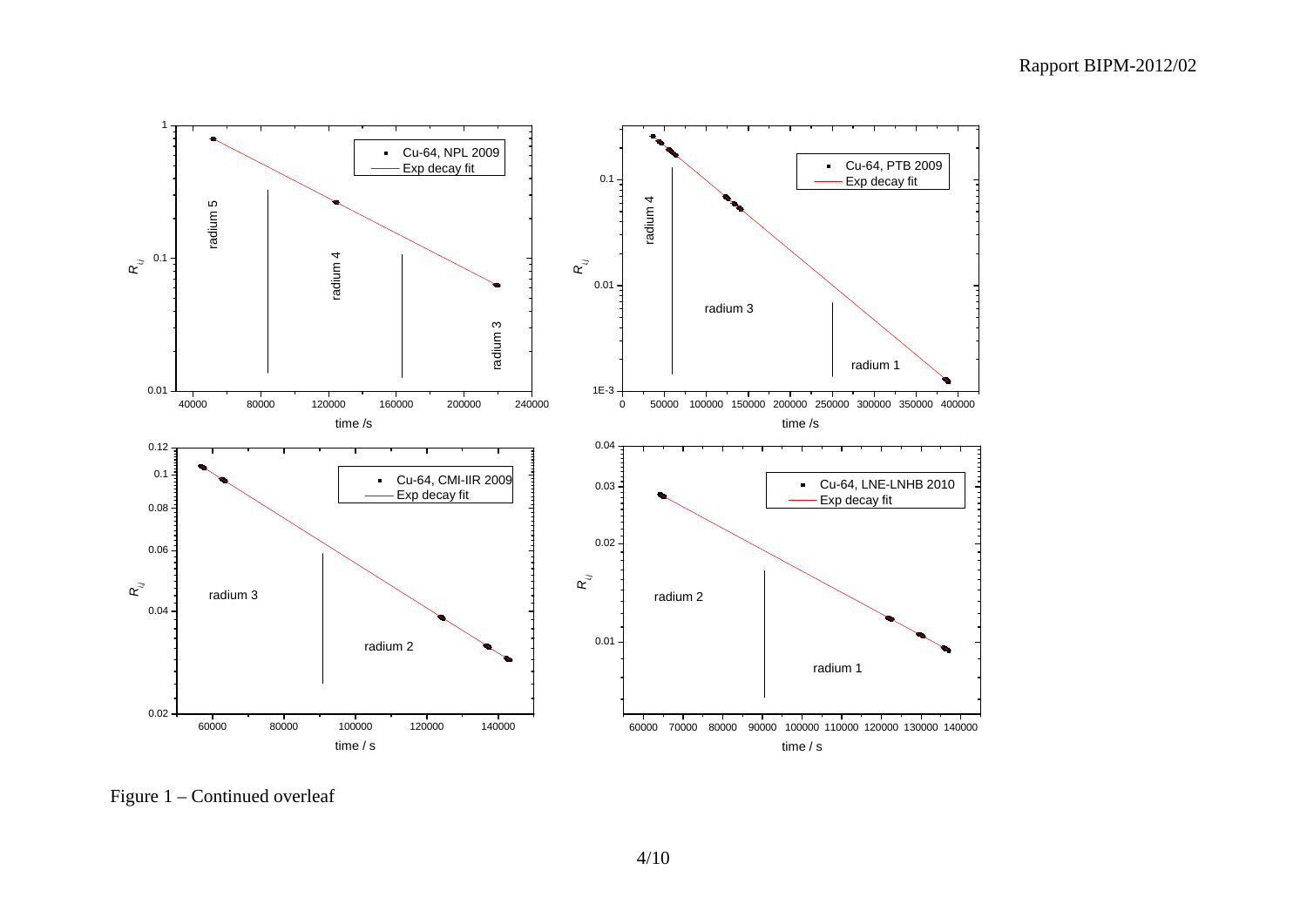

Figure 1. Fitted exponential decay curves for the five SIR ampoules used to evaluate the SIR linearity.



Figure 2. Example of relative residuals obtained for two series of measurements with the new SIR and a 99mTc ampoule at low current (radium source 1). The red lines and dotted lines correspond to the mean relative residuals and the standard deviation of the mean. On the left no significant  $(k = 2)$  deviation from zero is observed. On the right the residuals are systematically above zero.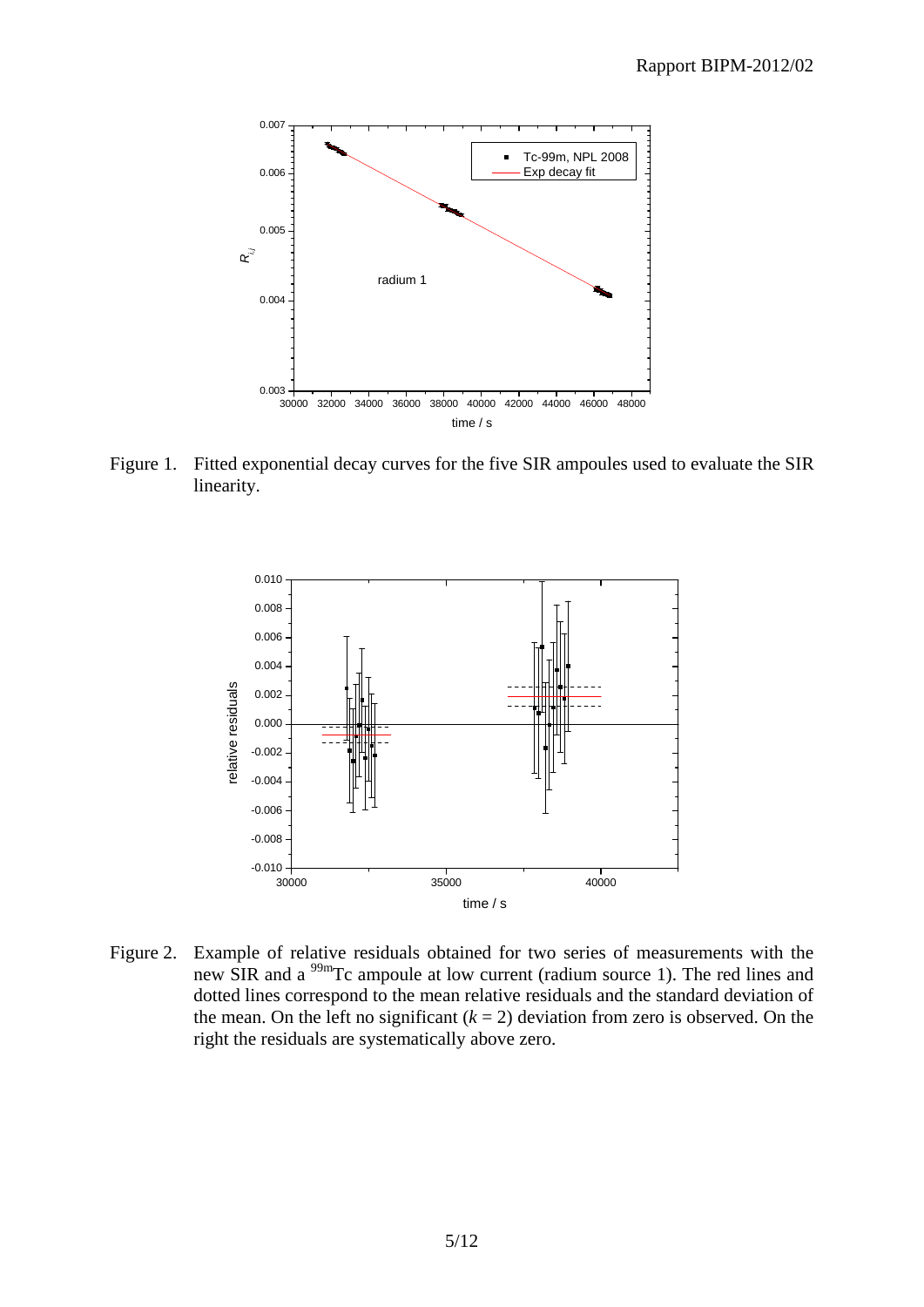

Figure 3. Mean relative residuals (one data point per series of ten measurements) of the fit to an exponential of the decaying current ratio for the new SIR.

#### **5. Comparison with the original SIR**

For comparison, the same procedure (with a fixed half-life) has been applied to  $^{99m}$ Tc measurements in the original SIR (ampoules from LNE-LNHB 1998; BEV 2002; PTB 2005 and NPL 2005). Again, the influence of the  $\frac{99}{9}$ Mo impurity on the SIR results is at most a few parts in 10<sup>5</sup> and has been taken into account. In contrast to the new SIR, significant ( $k = 2$ ) non-linearities are observed and for large currents:  $-2.3(4) \times 10^{-4}$  for radium source 5 and  $2.2(9) \times 10^{-4}$  for radium source 2 as given in Table 1 and on the graph of residuals in Figure 4. However, it should be noted that the result for radium source 5 is based on a single series of measurements. Besides, the mean non-linearity value for radium source 2 is small compared with other sources of uncertainty in the SIR measurement. Indeed, for low currents such as those produced by the radium source 2, the statistical uncertainty is about (4 to 9)  $\times$  $10^{-4}$  in relative terms. In addition, the relative uncertainty associated with *F* (normalization ratio to radium source 5) is  $4 \times 10^{-4}$  for this source. Finally, it is important to note that the five first data points in Figure 4 correspond to ionization currents up to a factor of five lower than the normal measuring conditions in the SIR.

When making a global exponential fit of all the  $\frac{99 \text{m}}{2}$  C data with the half-life as a common free parameter as in section 4, the half-life obtained is  $T = 6.00685(24)$  h which agrees with [5] (*T*  $= 6.0067(10)$  h). In this case, the weighted mean residuals obtained from the global fit are similar to the values given above, although slightly smaller (see Table 1). This indicates that the non-linearities may not be related to the half-life value. More data would be necessary to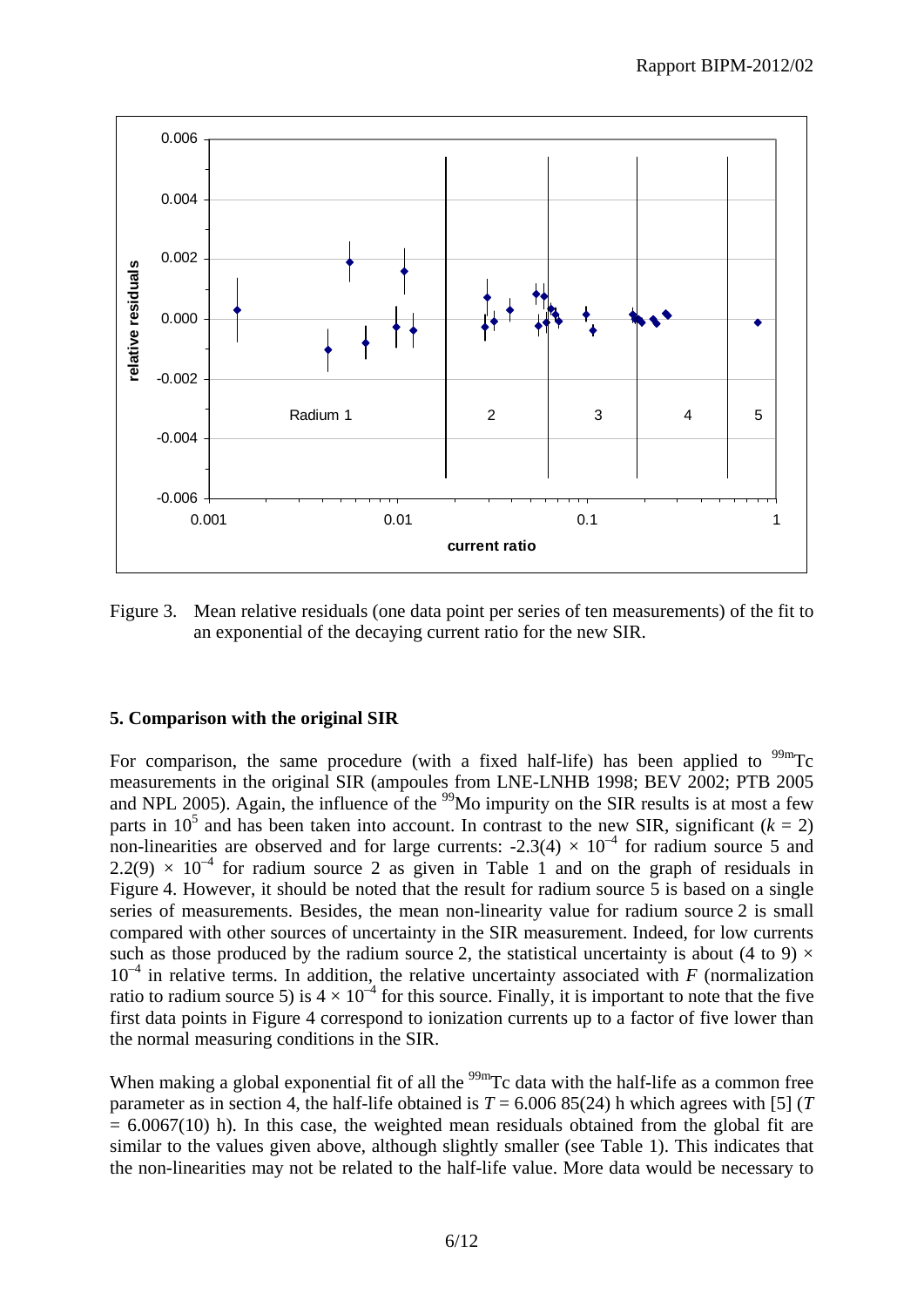confirm the presence of non-linearities in the original SIR. However, this system is no longer in use at the BIPM.

|          | New SIR                  |                           | Original SIR               |                           |  |
|----------|--------------------------|---------------------------|----------------------------|---------------------------|--|
|          | fixed $T$                | fitted T                  | fixed $T$                  | fitted T                  |  |
| Radium 5 | $-1.2(9) \times 10^{-4}$ | $-0.2(9) \times 10^{-4}$  | $-2.3(4) \times 10^{-4}$   | $-2.2(4) \times 10^{-4}$  |  |
| Radium 4 | $0.7(50) \times 10^{-5}$ | $0.2(5) \times 10^{-4}$   | $0.9(7) \times 10^{-4}$    | $0.9(7) \times 10^{-4}$   |  |
| Radium 3 | $0.3(9) \times 10^{-4}$  | $-0.7(8) \times 10^{-4}$  | $0.2(7) \times 10^{-4}$    | $0.2(7) \times 10^{-4}$   |  |
| Radium 2 | $2.0(16) \times 10^{-4}$ | $0.9(15) \times 10^{-4}$  | $2.2(9) \times 10^{-4}$    | $1.7(9) \times 10^{-4}$   |  |
| Radium 1 | $0.6(43) \times 10^{-4}$ | $-0.4(44) \times 10^{-4}$ | $-1.3(2.3) \times 10^{-4}$ | $-1.9(23) \times 10^{-4}$ |  |

Table 1. Weighted mean value and standard uncertainty of the relative residuals. Results significantly different from zero are highlighted.



Figure 4. Mean relative residuals (one data point per series of ten measurements) of the fit to an exponential of the decaying current ratio for the original SIR.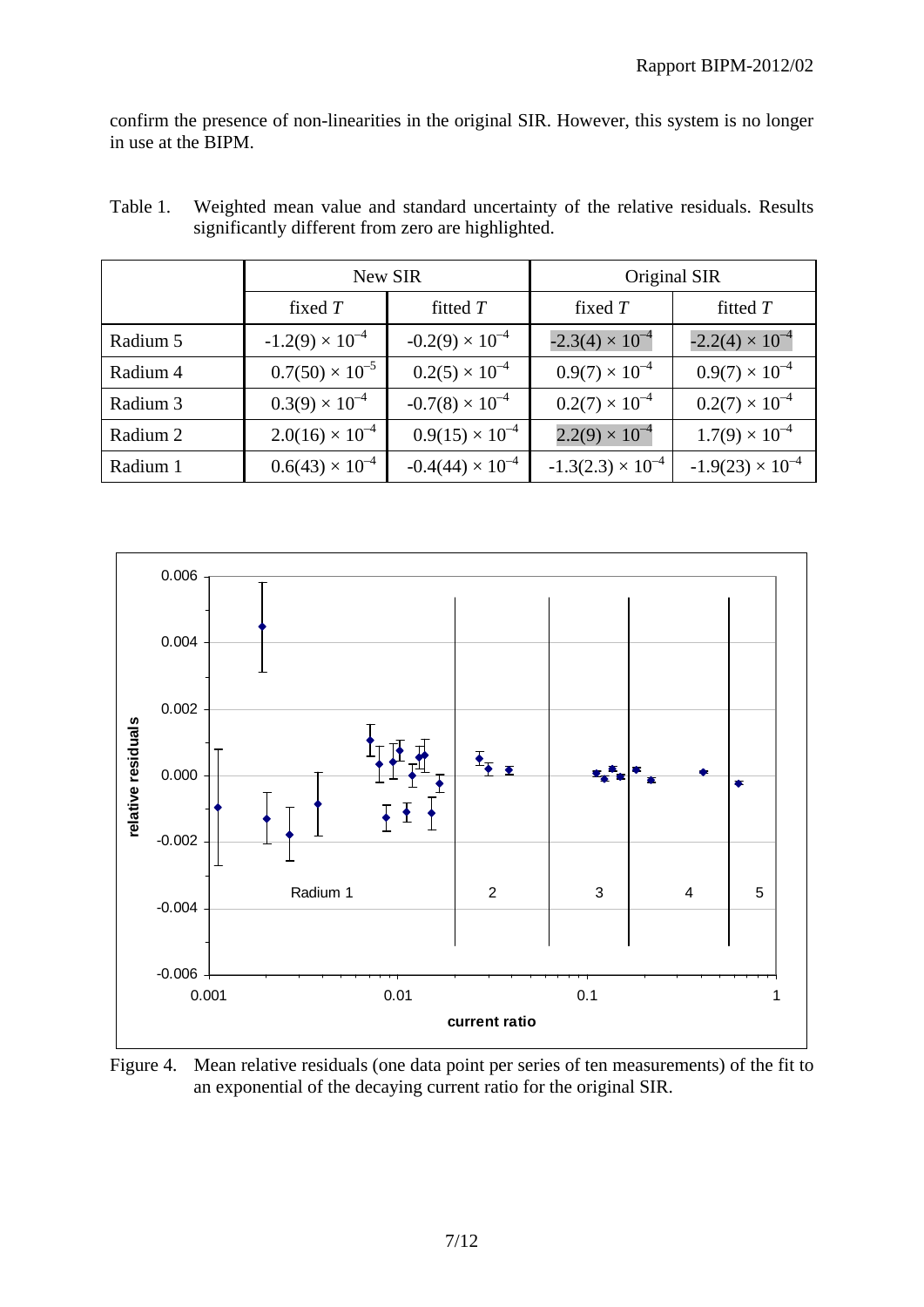#### **7. Conclusion**

The non-linearities observed for the original SIR, if they could be confirmed, are one order of magnitude smaller than the typical standard uncertainties quoted by the NMIs for their primary measurements. Thus the reliability of the SIR results based on the original SIR is not in question. A global fit of all the <sup>99m</sup>Tc data gives a half-life  $T = 6.00685(24)$  h, in agreement with [5].

No significant non-linearity could be observed in the new SIR for either of the fitting methods, which is a satisfactory outcome of the tests. The global fit of all the  $^{64}$ Cu data gives a half-life  $T = 12.7033(8)$  h, in agreement with [5].

In both the original SIR and the new SIR, the results conform to the expected values for highquality instruments, that is a linearity better than 1 part in  $10^3$  [1].

#### **Acknowledgements**

The author would like to thank Mr S. Courte and Mr M. Nonis for their careful SIR measurements, and Dr G. Ratel for helpful discussions.

#### **References**

- [1] Schrader H., 1997, Activity Measurements with Ionization Chambers, *[Monographie](http://www.bipm.org/en/publications/monographies-ri.html)  [BIPM-4:](http://www.bipm.org/en/publications/monographies-ri.html)* (Sèvres, BIPM).
- [2] Schrader H., 2004, Half-life measurements with ionization chambers A study of systematic effects and results, *Applied Radiation and Isotopes* **60** pp 317-323.
- [3] Nonis M., Description of the new SIR measurement chain at the BIPM, *Rapport BIPM:* in preparation.
- [4] Rytz A., 1983, The international reference system for activity measurements of  $\gamma$ -ray emitting nuclides, *Applied Radiation and Isotopes* **34** pp 1047-1056.
- [5] Bé M.-M., Chisté V., Dulieu C., Browne E., Chechev V., Kuzmenko N., Helmer R., Nichols A., Schönfeld E., Dersch R., 2004, Table of radionuclides, *[Monographie BIPM](http://www.bipm.org/en/publications/monographie-ri-5.html)*-5, volume 1.
- [6] Michotte C., 2000, Influence of radioactive impurities on SIR measurements, *Applied Radiation and Isotopes* **52** pp 319-323.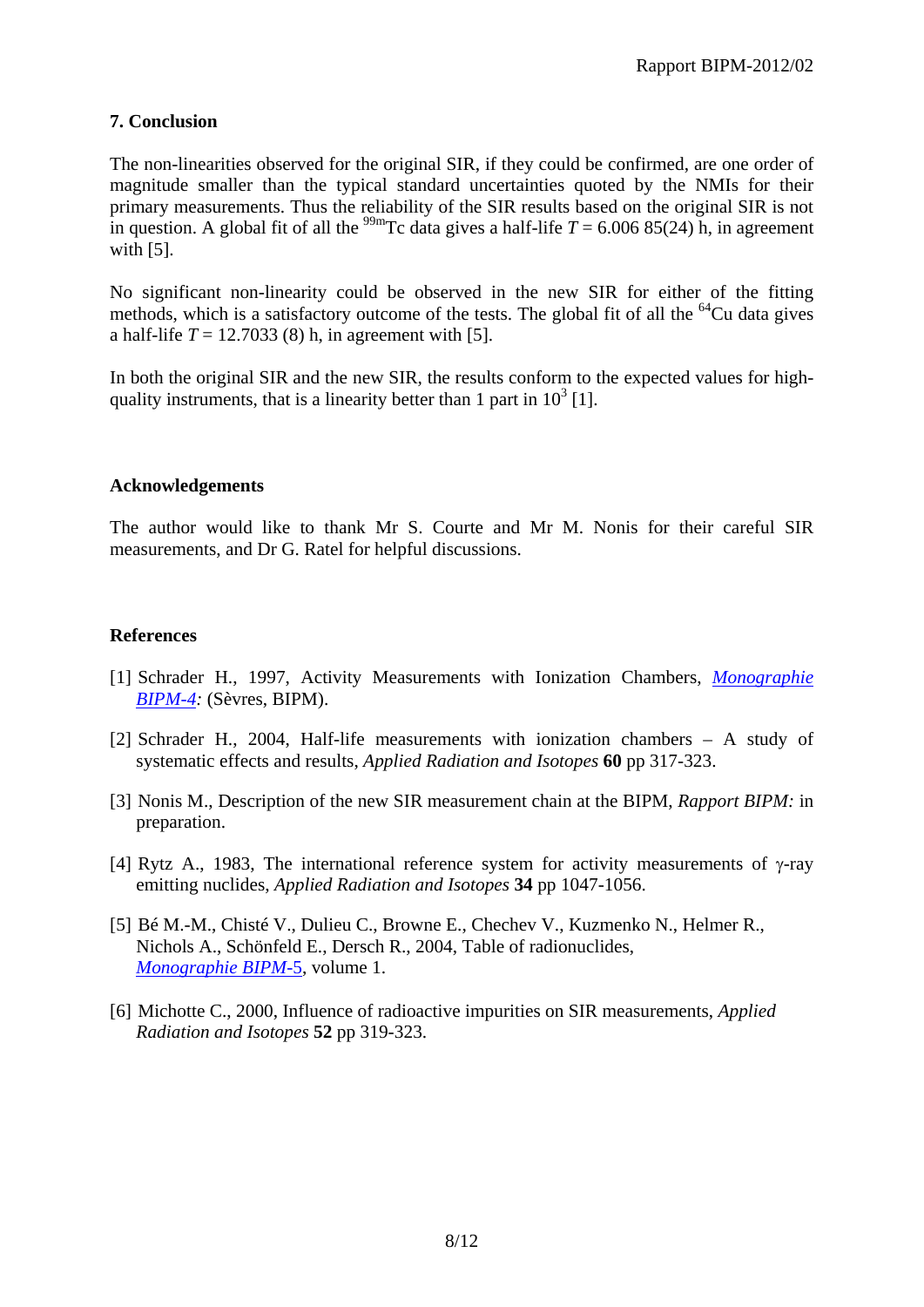| Ampoule from NPL, 2009 |               |          | Ampoule from PTB, 2009 |               |          |
|------------------------|---------------|----------|------------------------|---------------|----------|
| Time /s                | Rel. residual | u        | Time /s                | Rel. residual | u        |
| 51528                  | $-4.02E - 04$ | 4.16E-04 | 35622                  | $-3.76E - 04$ | 6.47E-04 |
| 51605                  | $-4.14E-04$   | 4.16E-04 | 35734                  | 1.97E-04      | 6.47E-04 |
| 51683                  | $-2.08E - 04$ | 4.16E-04 | 35847                  | 1.49E-04      | 6.47E-04 |
| 51759                  | $-1.28E - 04$ | 4.16E-04 | 35960                  | 5.79E-05      | 6.47E-04 |
| 51836                  | 2.35E-04      | 4.16E-04 | 36073                  | 4.32E-04      | 6.47E-04 |
| 51914                  | $-4.78E - 04$ | 4.16E-04 | 36186                  | 9.20E-04      | 6.47E-04 |
| 51991                  | $-2.26E - 04$ | 4.16E-04 | 36298                  | $-1.07E - 04$ | 6.47E-04 |
| 52069                  | 1.17E-04      | 4.16E-04 | 36412                  | 4.94E-04      | 6.47E-04 |
| 52146                  | 3.08E-04      | 4.16E-04 | 36525                  | 1.39E-04      | 6.47E-04 |
| 52224                  | $-1.46E-05$   | 4.16E-04 | 36639                  | $-1.12E - 04$ | 6.47E-04 |
| 123777                 | 2.39E-04      | 5.57E-04 | 42779                  | $-2.83E-04$   | 4.64E-04 |
| 123886                 | 7.19E-05      | 5.57E-04 | 42903                  | 7.84E-05      | 4.64E-04 |
| 123996                 | 1.18E-04      | 5.57E-04 | 43027                  | $-1.52E - 04$ | 4.64E-04 |
| 124106                 | $-2.66E-04$   | 5.57E-04 | 43152                  | 7.83E-05      | 4.64E-04 |
| 124216                 | 1.96E-04      | 5.57E-04 | 43277                  | 4.32E-05      | 4.64E-04 |
| 124326                 | 4.10E-04      | 5.57E-04 | 43402                  | $-4.18E - 04$ | 4.64E-04 |
| 124435                 | 6.35E-04      | 5.57E-04 | 43527                  | $-6.88E - 04$ | 4.64E-04 |
| 124546                 | 1.03E-04      | 5.57E-04 | 43651                  | $-3.04E - 04$ | 4.64E-04 |
| 124657                 | $-3.02E - 04$ | 5.57E-04 | 43777                  | 8.67E-05      | 4.64E-04 |
| 124768                 | $-6.21E-06$   | 5.57E-04 | 43903                  | 1.08E-04      | 4.64E-04 |
|                        |               |          |                        |               |          |
| 218430                 | $-1.65E - 04$ | 1.04E-03 | 45277                  | $-6.12E - 05$ | 5.55E-04 |
| 218579                 | $-8.21E-05$   | 1.04E-03 | 45406                  | 8.29E-04      | 5.55E-04 |
| 218728                 | 5.90E-04      | 1.04E-03 | 45535                  | $-9.31E - 05$ | 5.55E-04 |
| 218878                 | 4.83E-04      | 1.04E-03 | 45664                  | $-2.51E-04$   | 5.55E-04 |
| 219028                 | $-1.20E - 04$ | 1.04E-03 | 45793                  | 3.92E-06      | 5.55E-04 |
| 219178                 | 4.25E-04      | 1.04E-03 | 45922                  | $-3.54E-04$   | 5.55E-04 |
| 219329                 | 1.40E-03      | 1.04E-03 | 46052                  | 1.00E-04      | 5.55E-04 |
| 219479                 | 7.27E-04      | 1.04E-03 | 46181                  | 5.40E-05      | 5.55E-04 |
| 219631                 | $-7.17E-04$   | 1.04E-03 | 46312                  | $-1.15E-04$   | 5.55E-04 |
| 219782                 | 9.66E-04      | 1.04E-03 | 46442                  | $-2.52E - 04$ | 5.55E-04 |
|                        |               |          | 54556                  | 1.04E-04      | 6.47E-04 |
|                        |               |          | 54702                  | $-8.07E-05$   | 6.47E-04 |
|                        |               |          | 54848                  | $-1.03E-03$   | 6.47E-04 |
|                        |               |          | 54995                  | 3.90E-04      | 6.47E-04 |

### **Appendix 1. Value and standard uncertainty of the relative residuals from the fit to exponential decay with a fixed half-life for the new SIR**

55143 3.27E-04 6.47E-04 55291 -6.49E-04 6.47E-04 55438 -2.42E-04 6.47E-04 55586 -2.84E-05 6.47E-04 55734 2.44E-04 6.47E-04 55883 -2.94E-05 6.47E-04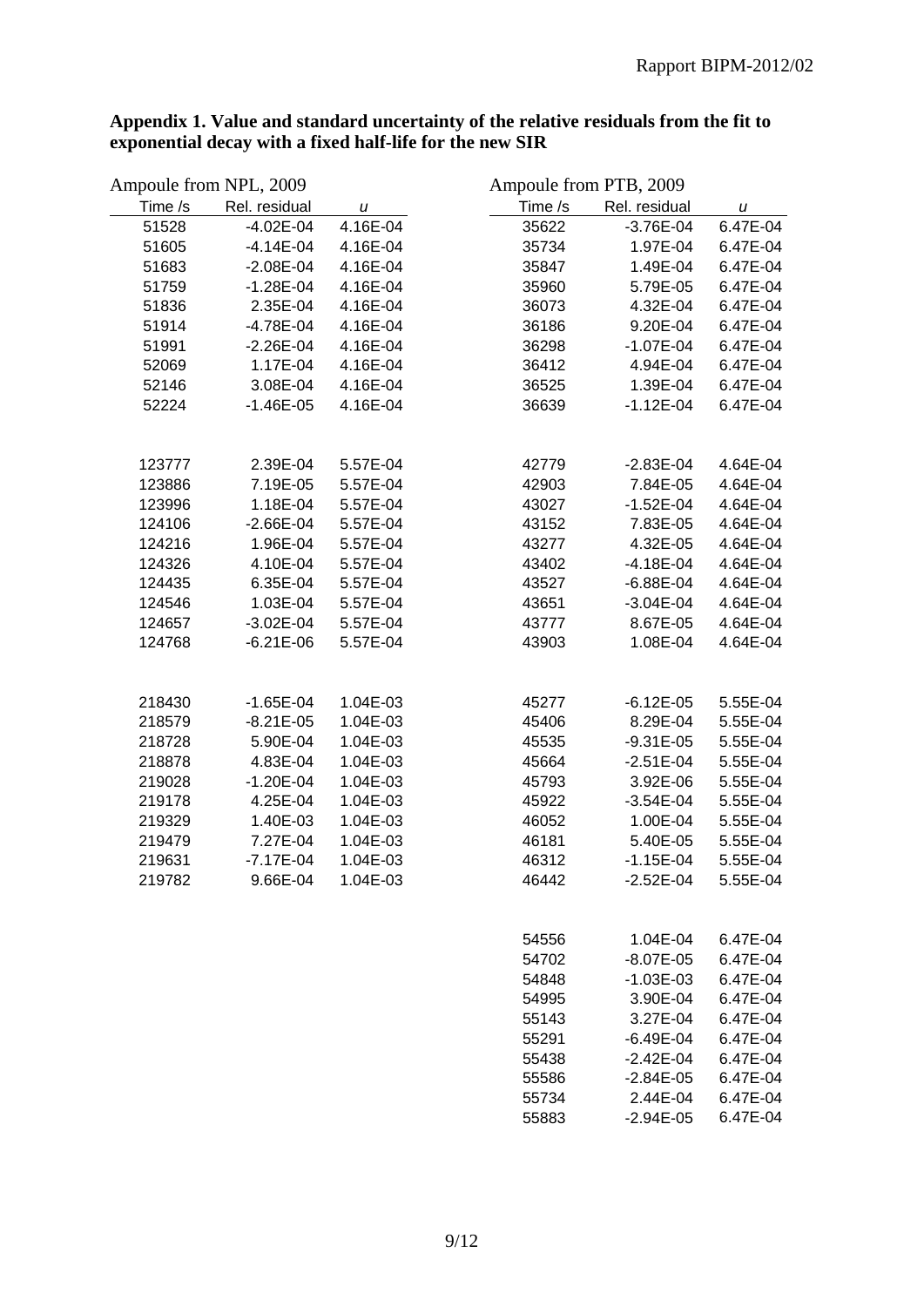| Time /s | Rel. residual | u        | Time $/s$ | Rel. residual | u        |
|---------|---------------|----------|-----------|---------------|----------|
| 57220   | 3.64E-04      | 5.55E-04 | 124922    | $-4.36E - 05$ | 1.19E-03 |
| 57373   | 4.04E-04      | 5.55E-04 | 125063    | 1.29E-03      | 1.19E-03 |
| 57524   | $-5.26E - 04$ | 5.55E-04 | 125206    | 6.41E-04      | 1.19E-03 |
| 57677   | 3.47E-04      | 5.55E-04 | 125348    | 7.20E-04      | 1.19E-03 |
| 57830   | $-6.26E - 04$ | 5.55E-04 | 125491    | 4.20E-04      | 1.19E-03 |
| 57983   | 1.98E-04      | 5.55E-04 | 125634    | $-5.03E - 04$ | 1.19E-03 |
| 58137   | $-6.02E - 05$ | 5.55E-04 | 125777    | $-1.14E-03$   | 1.19E-03 |
| 58290   | $-3.37E-05$   | 5.55E-04 | 125921    | 6.45E-04      | 1.19E-03 |
| 58445   | 5.10E-05      | 5.55E-04 | 126065    | 1.63E-04      | 1.19E-03 |
| 58599   | 6.91E-05      | 5.55E-04 | 126209    | $-5.24E - 04$ | 1.19E-03 |
|         |               |          |           |               |          |
| 61241   | $-6.00E - 04$ | 8.22E-04 | 132126    | 5.45E-04      | 1.57E-03 |
| 61301   | 3.30E-04      | 8.22E-04 | 132186    | 6.31E-04      | 1.57E-03 |
| 61362   | 4.15E-04      | 8.22E-04 | 132246    | $-1.27E-03$   | 1.57E-03 |
| 61422   | $-5.27E-04$   | 8.22E-04 | 132306    | 2.39E-04      | 1.57E-03 |
| 61483   | $-1.52E - 04$ | 8.22E-04 | 132365    | 2.20E-05      | 1.57E-03 |
| 61543   | $-2.14E-04$   | 8.22E-04 | 132425    | 1.97E-03      | 1.57E-03 |
| 61603   | $-5.72E - 05$ | 8.22E-04 | 132485    | $-8.63E - 04$ | 1.57E-03 |
| 61664   | $-5.67E-04$   | 8.22E-04 | 132545    | $-1.73E-03$   | 1.57E-03 |
| 61725   | 3.72E-04      | 8.22E-04 | 132606    | $-4.92E - 04$ | 1.57E-03 |
| 61786   | 9.01E-04      | 8.22E-04 | 132666    | $-2.41E-04$   | 1.57E-03 |
|         |               |          |           |               |          |
| 63114   | 1.09E-03      | 1.19E-03 | 133873    | 1.01E-03      | 1.76E-03 |
| 63175   | 8.42E-04      | 1.19E-03 | 133934    | $-2.77E-04$   | 1.76E-03 |
| 63237   | 4.75E-04      | 1.19E-03 | 133995    | 1.26E-03      | 1.76E-03 |
| 63299   | 4.89E-04      | 1.19E-03 | 134056    | 2.64E-04      | 1.76E-03 |
| 63361   | $-4.15E-04$   | 1.19E-03 | 134118    | 2.27E-03      | 1.76E-03 |
| 63423   | $-1.16E-03$   | 1.19E-03 | 134179    | $-1.98E - 03$ | 1.76E-03 |
| 63486   | $-2.82E - 05$ | 1.19E-03 | 134240    | 2.32E-03      | 1.76E-03 |
| 63548   | 1.08E-03      | 1.19E-03 | 134302    | 3.43E-04      | 1.76E-03 |
| 63609   | $-8.40E - 04$ | 1.19E-03 | 134363    | 3.41E-04      | 1.76E-03 |
| 63671   | $-1.96E - 04$ | 1.19E-03 | 134424    | 2.09E-03      | 1.76E-03 |
|         |               |          |           |               |          |
| 122211  | $-6.04E - 04$ | 1.13E-03 | 138695    | $-8.10E - 04$ | 2.13E-03 |
| 122348  | 1.18E-03      | 1.13E-03 | 138760    | 5.81E-05      | 2.13E-03 |
| 122485  | 1.20E-03      | 1.13E-03 | 138825    | 1.53E-03      | 2.13E-03 |
| 122622  | $-3.44E-04$   | 1.13E-03 | 138890    | 9.77E-04      | 2.13E-03 |
| 122759  | $-7.51E-04$   | 1.13E-03 | 138955    | $-1.73E-03$   | 2.13E-03 |
| 122897  | $-3.03E-04$   | 1.13E-03 | 139020    | 3.06E-04      | 2.13E-03 |
| 123035  | 4.44E-05      | 1.13E-03 | 139086    | 6.76E-04      | 2.13E-03 |
| 123173  | $-6.27E-04$   | 1.13E-03 | 139151    | $-1.07E-03$   | 2.13E-03 |
| 123312  | $-3.45E - 04$ | 1.13E-03 | 139216    | 1.43E-05      | 2.13E-03 |
| 123450  | $-3.81E - 04$ | 1.13E-03 | 139282    | $-2.07E-03$   | 2.13E-03 |

### Ampoule from PTB, 2009 – Continued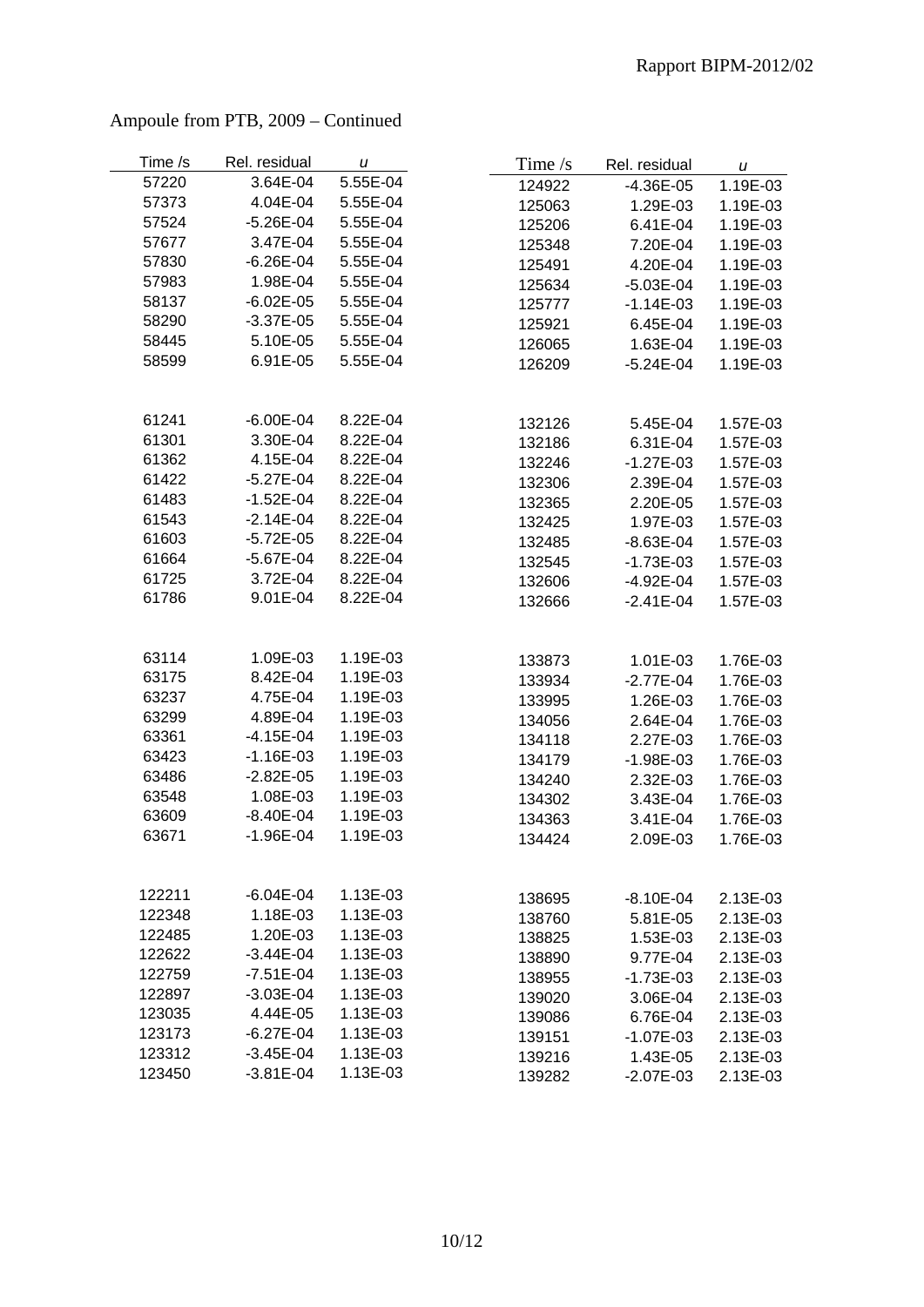| Time $\sqrt{s}$ | Rel. residual | u        |
|-----------------|---------------|----------|
| 140469          | 1.74E-03      | 2.07E-03 |
| 140535          | $-9.91E - 04$ | 2.07E-03 |
| 140602          | 2.45E-03      | 2.07E-03 |
| 140668          | 1.09E-03      | 2.07E-03 |
| 140735          | 1.37E-03      | 2.07E-03 |
| 140801          | $-6.94E - 05$ | 2.07E-03 |
| 140868          | -7.44E-04     | 2.07E-03 |
| 140935          | 8.96E-04      | 2.07E-03 |
| 141002          | 1.21E-03      | 2.07E-03 |
| 141069          | 1.33E-03      | 2.07E-03 |
|                 |               |          |
| 384294          | 5.02E-04      | 4.89E-03 |
| 384732          | $-4.35E - 03$ | 4.89E-03 |
| 385171          | 3.69E-03      | 4.89E-03 |
| 385612          | 4.47E-03      | 4.89E-03 |
| 386056          | 5.20E-03      | 4.90E-03 |
| 386504          | $-8.01E - 04$ | 4.90E-03 |
| 386954          | $-1.84E - 03$ | 4.90E-03 |
| 387410          | 6.41E-04      | 4.90E-03 |
| 387868          | $-3.90E - 04$ | 4.90E-03 |
| 388325          | -4.05E-03     | 4.90E-03 |

Ampoule from PTB, 2009 – Continued

## Ampoule from CMI-IIR, 2009 – Continued

| Time $/s$        | Rel. residual              | $\boldsymbol{u}$     |
|------------------|----------------------------|----------------------|
| 123701           | $-2.75E-04$                | 1.46E-03             |
| 123789           | 2.47E-05                   | 1.46E-03             |
| 123876           | 1.57E-03                   | 1.46E-03             |
| 123963           | 7.86E-04                   | 1.46E-03             |
| 124051           | 1.49E-04                   | 1.46E-03             |
| 124139           | 4.78E-04                   | 1.46E-03             |
| 124227           | $-8.41E - 04$              | 1.46E-03             |
| 124315           | 1.78E-03                   | 1.46E-03             |
| 124403           | 1.59E-03                   | 1.46E-03             |
| 124492           | $-2.13E-03$                | 1.46E-03             |
|                  |                            |                      |
|                  |                            |                      |
| 136491           | 1.07E-03                   | 2.13E-03             |
| 136595<br>136699 | $-1.40E-03$<br>$-1.06E-03$ | 2.13E-03<br>2.13E-03 |
| 136804           | 1.17E-03                   | 2.13E-03             |
| 136908           | 1.07E-03                   | 2.13E-03             |
| 137013           | $-4.80E - 04$              | 2.13E-03             |
| 137117           | 1.03E-03                   | 2.13E-03             |
| 137222           | $-7.51E-04$                | 2.13E-03             |
| 137328           | $-1.09E-03$                | 2.13E-03             |
| 137433           | $-2.19E - 04$              | 2.13E-03             |
|                  |                            |                      |
|                  |                            |                      |
| 142225           | 1.71E-03                   | 2.69E-03             |
| 142338           | 6.59E-05                   | 2.69E-03             |
| 142450           | 3.88E-03                   | 2.69E-03             |
| 142563           | $-5.02E - 04$              | 2.69E-03             |
| 142676           | 1.13E-03                   | 2.69E-03             |
| 142789           | $-1.31E-03$                | 2.69E-03             |
| 142903           | $-2.31E-03$                | 2.69E-03             |
| 143017           | 9.93E-04                   | 2.69E-03             |
| 143129           | 6.68E-05                   | 2.69E-03             |
| 143244           | 0.00346                    | 2.69E-03             |

#### Ampoule from CMI-IIR, 2009

| Time $/s$ | Rel. residual | u        |
|-----------|---------------|----------|
| 56687     | 1.26E-04      | 9.83E-04 |
| 56808     | $-1.63E-03$   | 9.83E-04 |
| 56931     | $-3.49E - 04$ | 9.83E-04 |
| 57053     | $-2.28E - 04$ | 9.83E-04 |
| 57176     | $-9.85E - 04$ | 9.83E-04 |
| 57299     | -9.56E-04     | 9.83E-04 |
| 57422     | $-1.03E - 04$ | 9.83E-04 |
| 57545     | 2.07E-04      | 9.83E-04 |
| 57668     | 1.41E-04      | 9.83E-04 |
| 57792     | 7.35E-05      | 9.83E-04 |
|           |               |          |
| 62472     | 1.30E-03      | 1.01E-03 |
| 62604     | 3.97E-04      | 1.01E-03 |
| 62736     | $-2.97E-04$   | 1.01E-03 |
| 62869     | 2.26E-04      | 1.01E-03 |
| 63002     | 2.57E-04      | 1.01E-03 |
| 63135     | $-9.01E - 04$ | 1.01E-03 |
| 63269     | $-6.31E - 04$ | 1.01E-03 |
| 63403     | -4.69E-04     | 1.01E-03 |
| 63536     | 1.32E-03      | 1.01E-03 |
| 63670     | 4.15E-04      | 1.01E-03 |
|           |               |          |